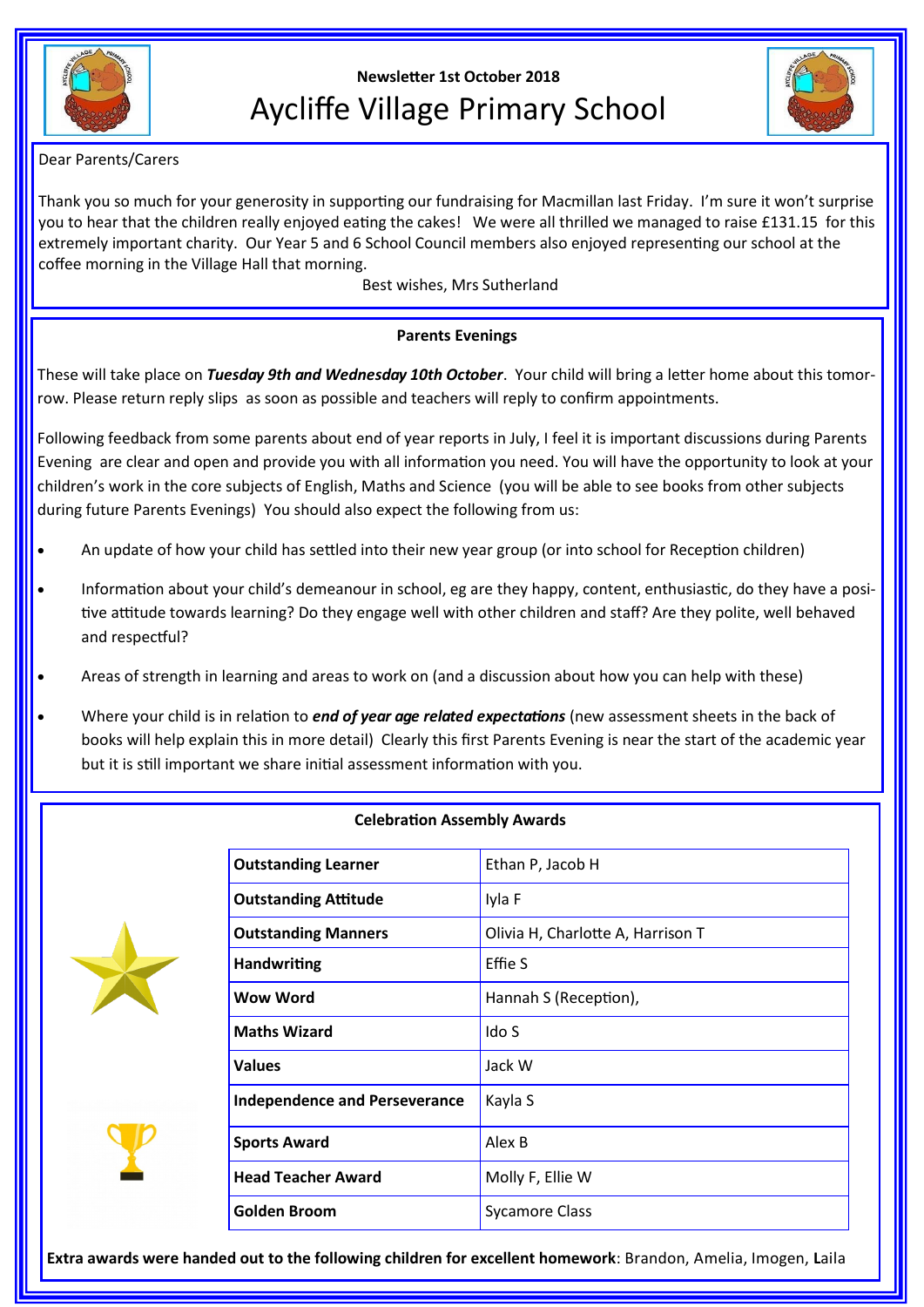### **Restart a Heart Day —Tuesday 16th October**

On Tuesday 16th October our children will learn some basic first aid as part of Restart a Heart Day. Parents/carers are also invited to attend a training session from 3.30—4.30 in our school hall, led by one of our parents and cardiac nurse, Claire Stocks. *Please note this is just for adults and it is not possible for children to attend the session at 3.30.* If you are interested in attending please contact Mrs Dolan in our school office to let her know as places are limited to 30 people.

We recently had this training, as a staff team and it was excellent.



### **Wow word of the week**



Another word that Jenson W found for me us-

ing his dictionary from the Rotary Club.

**Harvest Festival Performances**

A reminder that these take place this week on *Wednesday 3rd October.* Performances will be *9.00 for Key Stage 2 children and 2.30 for children in Reception, Year 1 and Year 2.* We hope to see you there!

Donations of tinned food, or other non-perishable items, would be gratefully received and will be donated to a local Food Bank. Please send these into school on *Thursday 18th October* (no earlier please as we don't have anywhere to store them)



# **PTA Update**

The next PTA meeting will now be on *Wednesday 10th October rather than Wednesday 3rd October*. This will start at 6.00pm. It would be wonderful to see some new members there. I am delighted to inform you that the PTA also has a new Secretary, Vikki Anderson. We thank Vikki for taking on this role and are thrilled to welcome her to the team.

| Attendance for last week |  |  |
|--------------------------|--|--|
|                          |  |  |

| <b>Willow Class</b>         | 100  |
|-----------------------------|------|
| <b>Horse Chestnut Class</b> | 100  |
| <b>Sycamore Class</b>       | 100  |
| <b>Lime Class</b>           | 98.9 |
| <b>Silver Birch Class</b>   | 99.5 |
| <b>Rowan Class</b>          | 93.3 |
| <b>Hawthorn Class</b>       | 100  |

Well done to Classes Lime and Silver Birch who achieved attendance above our minimum target level. Special "Well done" to Willow, Horse Chestnut, Sycamore and Hawthorn for all achieving 100% attendance.

### **Reminder about payments for dinner money**

If you pay for your child's school dinners please remember to pay for these regularly and promptly using Parent Pay. We are often having to chase up some payments so your support with this would be greatly appreciated. Thank you.

**Reminder about reply slip for school photograph permissions**

We have updated our school photograph permission form to ensure it is more comprehensive and ensures compliance with updated data protection guidelines. *These were sent home on Friday. Please ensure these are returned to school as soon as possible. We need to have a signed copy for each child in school.*

### **Flu Vaccine**

Please read the important letter attached to this newsletter about consent for flu vaccinations to be administered in school (*for children from Reception to Year 5 only)* The online consent must be completed *by 15th October* if you wish your child to have their vaccination in school.